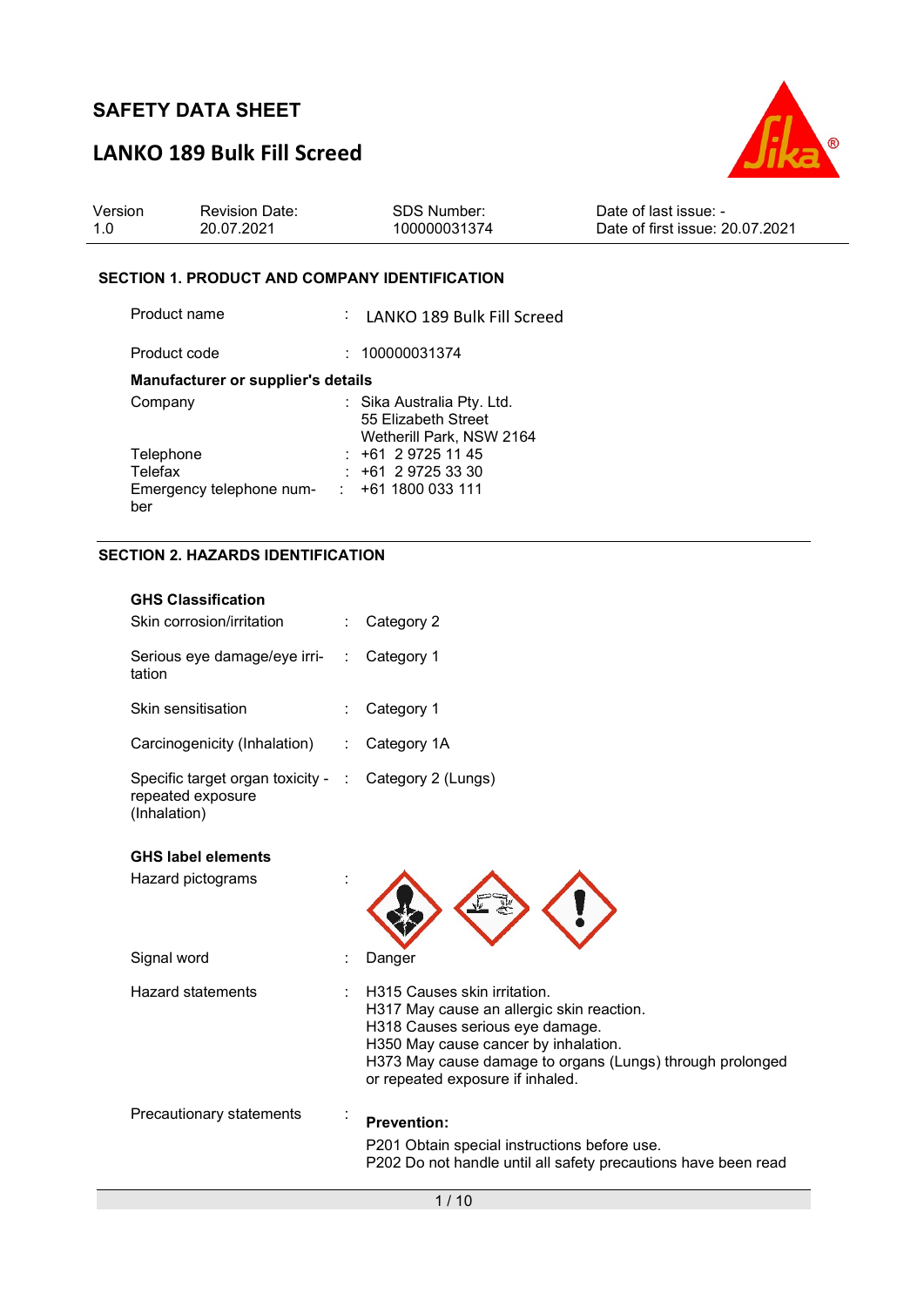## LANKO 189 Bulk Fill Screed



| Version<br>1.0 | <b>Revision Date:</b><br>20.07.2021 | <b>SDS Number:</b><br>100000031374                                                                                                                        | Date of last issue: -<br>Date of first issue: 20.07.2021                                                                                                                                                                                                                                                                                                                                                                                        |
|----------------|-------------------------------------|-----------------------------------------------------------------------------------------------------------------------------------------------------------|-------------------------------------------------------------------------------------------------------------------------------------------------------------------------------------------------------------------------------------------------------------------------------------------------------------------------------------------------------------------------------------------------------------------------------------------------|
|                |                                     | and understood.<br>P260 Do not breathe dust.<br>P264 Wash skin thoroughly after handling.<br>the workplace.<br>tion/ face protection/ hearing protection. | P272 Contaminated work clothing should not be allowed out of<br>P280 Wear protective gloves/ protective clothing/ eye protec-                                                                                                                                                                                                                                                                                                                   |
|                |                                     | <b>Response:</b><br>CENTER/ doctor.<br>attention.<br>vice/ attention.<br>reuse.                                                                           | P302 + P352 IF ON SKIN: Wash with plenty of water.<br>P305 + P351 + P338 + P310 IF IN EYES: Rinse cautiously with<br>water for several minutes. Remove contact lenses, if present<br>and easy to do. Continue rinsing. Immediately call a POISON<br>P308 + P313 IF exposed or concerned: Get medical advice/<br>P333 + P313 If skin irritation or rash occurs: Get medical ad-<br>P362 + P364 Take off contaminated clothing and wash it before |
|                |                                     | Storage:<br>P405 Store locked up.                                                                                                                         |                                                                                                                                                                                                                                                                                                                                                                                                                                                 |
|                |                                     | Disposal:<br>disposal plant.                                                                                                                              | P501 Dispose of contents/ container to an approved waste                                                                                                                                                                                                                                                                                                                                                                                        |
| None known.    |                                     | Other hazards which do not result in classification                                                                                                       |                                                                                                                                                                                                                                                                                                                                                                                                                                                 |

### SECTION 3. COMPOSITION/INFORMATION ON INGREDIENTS

Substance / Mixture : Mixture

#### Components

| Chemical name               | CAS-No.    | Concentration (% w/w) |
|-----------------------------|------------|-----------------------|
| Quartz (SiO2)               | 14808-60-7 | $>= 30 - 60$          |
| Limestone                   | 1317-65-3  | $>= 10 - 30$          |
| Cement, portland, chemicals | 65997-15-1 | $>= 10 - 20$          |
| Quartz (SiO2) <5µm          | 14808-60-7 | $>= 1 - 1.10$         |
| calcium sulfate             | 7778-18-9  | ~10                   |

### SECTION 4. FIRST AID MEASURES

| General advice | Move out of dangerous area.<br>Consult a physician.<br>Show this safety data sheet to the doctor in attendance. |
|----------------|-----------------------------------------------------------------------------------------------------------------|
| If inhaled     | Move to fresh air.<br>Consult a physician after significant exposure.                                           |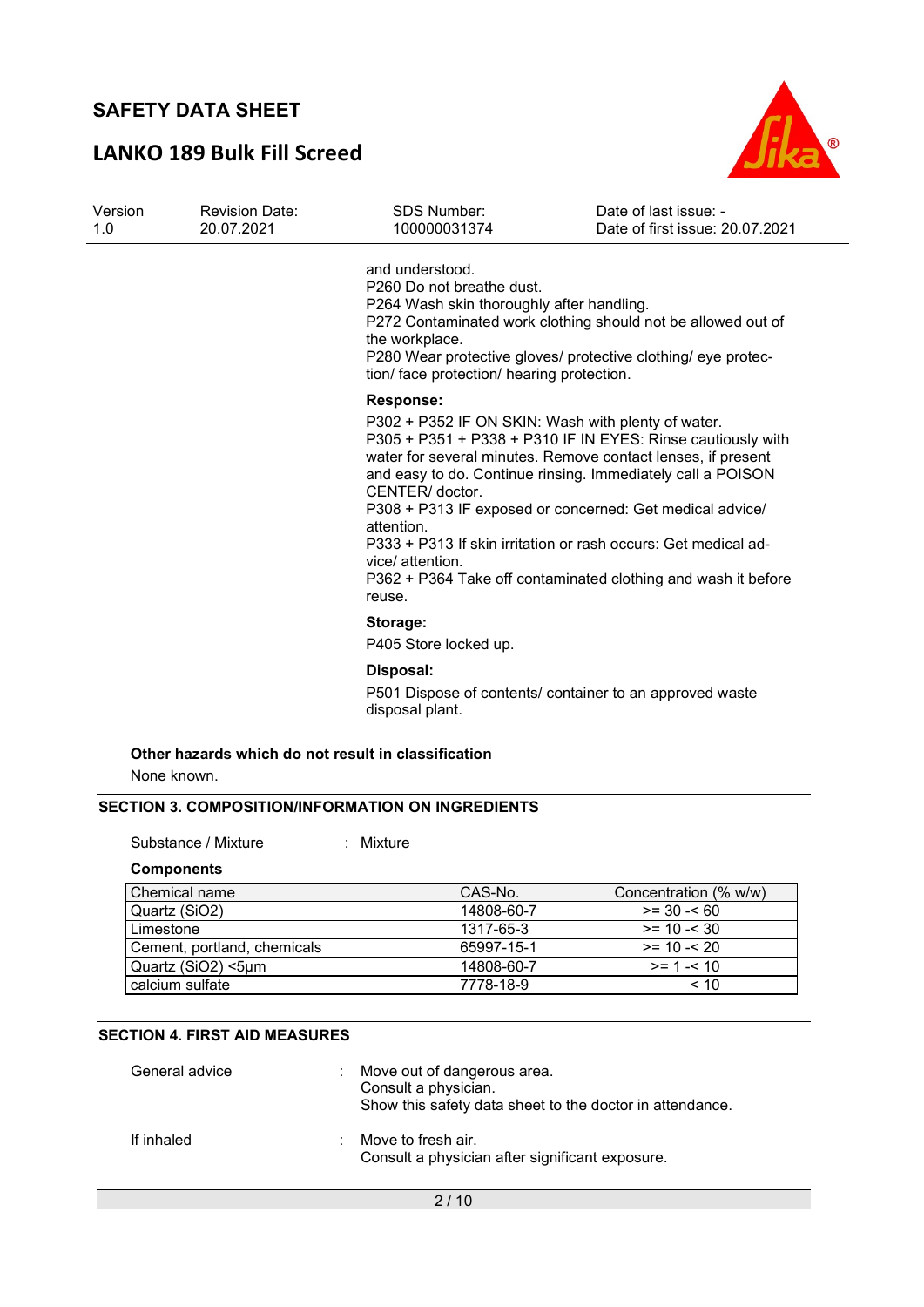# LANKO 189 Bulk Fill Screed



| Version<br>1.0 | <b>Revision Date:</b><br>20.07.2021                               |   | <b>SDS Number:</b><br>100000031374                                                                                                                                                                                                                                                                                                                                                                                      | Date of last issue: -<br>Date of first issue: 20.07.2021 |
|----------------|-------------------------------------------------------------------|---|-------------------------------------------------------------------------------------------------------------------------------------------------------------------------------------------------------------------------------------------------------------------------------------------------------------------------------------------------------------------------------------------------------------------------|----------------------------------------------------------|
|                | In case of skin contact                                           |   | Take off contaminated clothing and shoes immediately.<br>Wash off with soap and plenty of water.<br>If symptoms persist, call a physician.                                                                                                                                                                                                                                                                              |                                                          |
|                | In case of eye contact                                            |   | Small amounts splashed into eyes can cause irreversible tis-<br>sue damage and blindness.<br>In the case of contact with eyes, rinse immediately with plenty<br>of water and seek medical advice.<br>Continue rinsing eyes during transport to hospital.<br>Remove contact lenses.<br>Keep eye wide open while rinsing.                                                                                                 |                                                          |
|                | If swallowed                                                      | ÷ | Clean mouth with water and drink afterwards plenty of water.<br>Do not give milk or alcoholic beverages.<br>Never give anything by mouth to an unconscious person.<br>Obtain medical attention.                                                                                                                                                                                                                         |                                                          |
|                | Most important symptoms<br>and effects, both acute and<br>delayed |   | irritant effects<br>sensitising effects<br>Allergic reactions<br>Excessive lachrymation<br><b>Dermatitis</b><br>See Section 11 for more detailed information on health effects<br>and symptoms.<br>Causes skin irritation.<br>May cause an allergic skin reaction.<br>Causes serious eye damage.<br>May cause cancer by inhalation.<br>May cause damage to organs through prolonged or repeated<br>exposure if inhaled. |                                                          |
|                | Notes to physician                                                |   | Treat symptomatically.                                                                                                                                                                                                                                                                                                                                                                                                  |                                                          |

#### SECTION 5. FIREFIGHTING MEASURES

|                  | Suitable extinguishing media : Use extinguishing measures that are appropriate to local cir-<br>cumstances and the surrounding environment. |
|------------------|---------------------------------------------------------------------------------------------------------------------------------------------|
| ucts             | Hazardous combustion prod- : No hazardous combustion products are known                                                                     |
| ods              | Specific extinguishing meth- : Standard procedure for chemical fires.                                                                       |
| for firefighters | Special protective equipment : In the event of fire, wear self-contained breathing apparatus.                                               |

### SECTION 6. ACCIDENTAL RELEASE MEASURES

| Personal precautions, protec- | Use personal protective equipment.  |
|-------------------------------|-------------------------------------|
| tive equipment and emer-      | Deny access to unprotected persons. |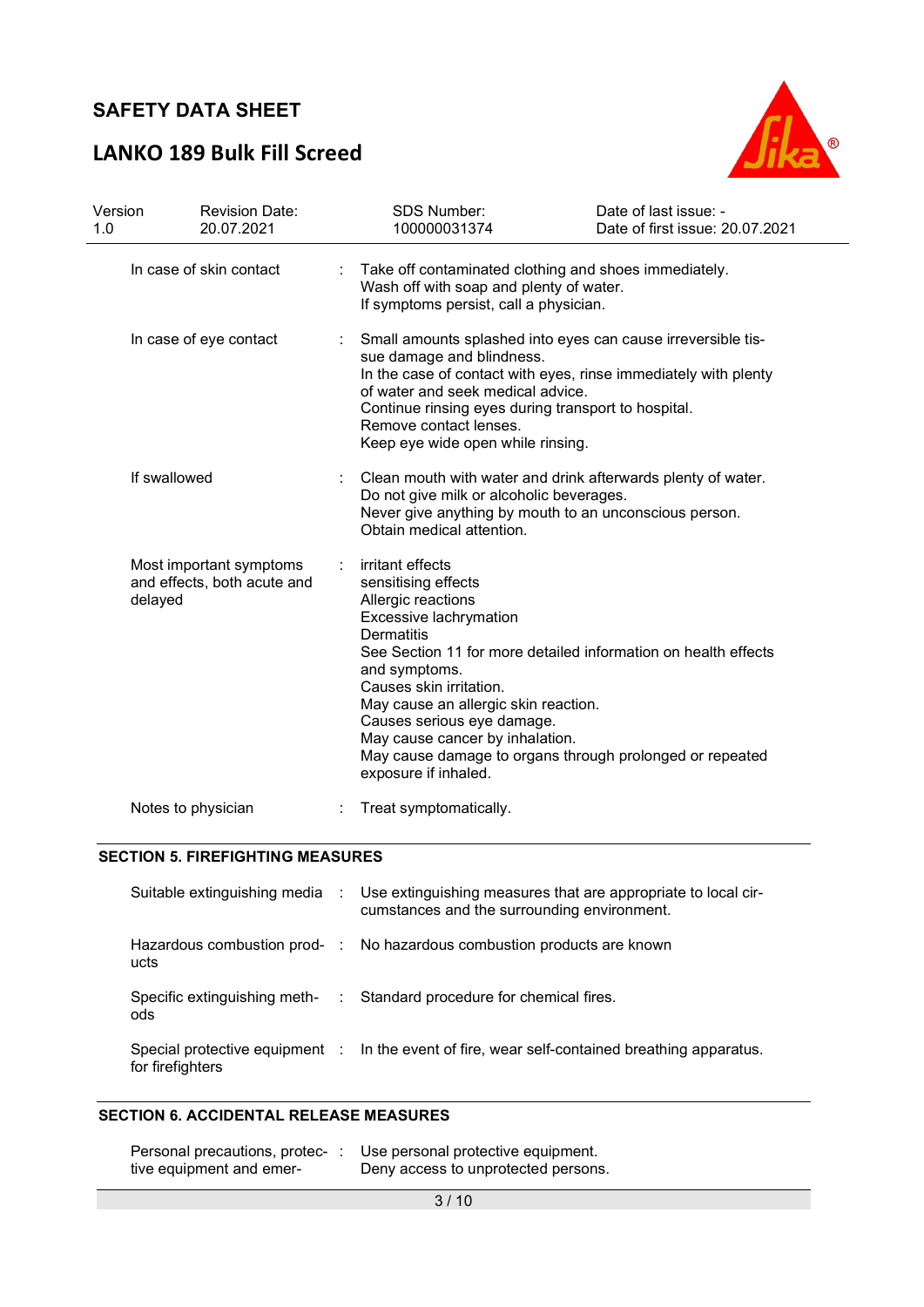# LANKO 189 Bulk Fill Screed



| Version<br>1.0 | <b>Revision Date:</b><br>20.07.2021                      |   | <b>SDS Number:</b><br>100000031374                                                                                                                                                                                                                                                                                                                                                                                                                                                                                                           | Date of last issue: -<br>Date of first issue: 20.07.2021 |
|----------------|----------------------------------------------------------|---|----------------------------------------------------------------------------------------------------------------------------------------------------------------------------------------------------------------------------------------------------------------------------------------------------------------------------------------------------------------------------------------------------------------------------------------------------------------------------------------------------------------------------------------------|----------------------------------------------------------|
|                | gency procedures                                         |   |                                                                                                                                                                                                                                                                                                                                                                                                                                                                                                                                              |                                                          |
|                | Environmental precautions                                |   | Do not flush into surface water or sanitary sewer system.                                                                                                                                                                                                                                                                                                                                                                                                                                                                                    |                                                          |
|                | Methods and materials for<br>containment and cleaning up |   | Pick up and arrange disposal without creating dust.<br>Keep in suitable, closed containers for disposal.                                                                                                                                                                                                                                                                                                                                                                                                                                     |                                                          |
|                | <b>SECTION 7. HANDLING AND STORAGE</b>                   |   |                                                                                                                                                                                                                                                                                                                                                                                                                                                                                                                                              |                                                          |
|                | Advice on protection against<br>fire and explosion       | ÷ | Normal measures for preventive fire protection.                                                                                                                                                                                                                                                                                                                                                                                                                                                                                              |                                                          |
|                | Advice on safe handling                                  |   | Avoid exceeding the given occupational exposure limits (see<br>section 8).<br>Do not get in eyes, on skin, or on clothing.<br>For personal protection see section 8.<br>Persons with a history of skin sensitisation problems or asth-<br>ma, allergies, chronic or recurrent respiratory disease should<br>not be employed in any process in which this mixture is being<br>used.<br>Smoking, eating and drinking should be prohibited in the ap-<br>plication area.<br>Follow standard hygiene measures when handling chemical<br>products |                                                          |
|                | Hygiene measures                                         |   | Handle in accordance with good industrial hygiene and safety<br>practice.<br>When using do not eat or drink.<br>When using do not smoke.<br>Wash hands before breaks and at the end of workday.                                                                                                                                                                                                                                                                                                                                              |                                                          |
|                | Conditions for safe storage                              |   | Keep container tightly closed in a dry and well-ventilated<br>place.<br>Store in accordance with local regulations.                                                                                                                                                                                                                                                                                                                                                                                                                          |                                                          |

### SECTION 8. EXPOSURE CONTROLS/PERSONAL PROTECTION

### Components with workplace control parameters

| Components    | CAS-No.                                                                                                     | Value type<br>(Form of<br>exposure) | Control parame-<br>ters / Permissible<br>concentration | <b>Basis</b> |
|---------------|-------------------------------------------------------------------------------------------------------------|-------------------------------------|--------------------------------------------------------|--------------|
| Quartz (SiO2) | 14808-60-7                                                                                                  | TWA (Res-<br>pirable dust)          | $0.05$ mg/m $3$                                        | AU OEL       |
|               | Further information: Category 1A (Carc. 1A) Known to have car-<br>cinogenic potential for humans            |                                     |                                                        |              |
| Limestone     | 1317-65-3                                                                                                   | <b>TWA</b>                          | 10 mg/m $3$<br>(Calcium car-<br>bonate)                | AU OEL       |
|               | Further information: This value is for inhalable dust containing no<br>asbestos and < 1% crystalline silica |                                     |                                                        |              |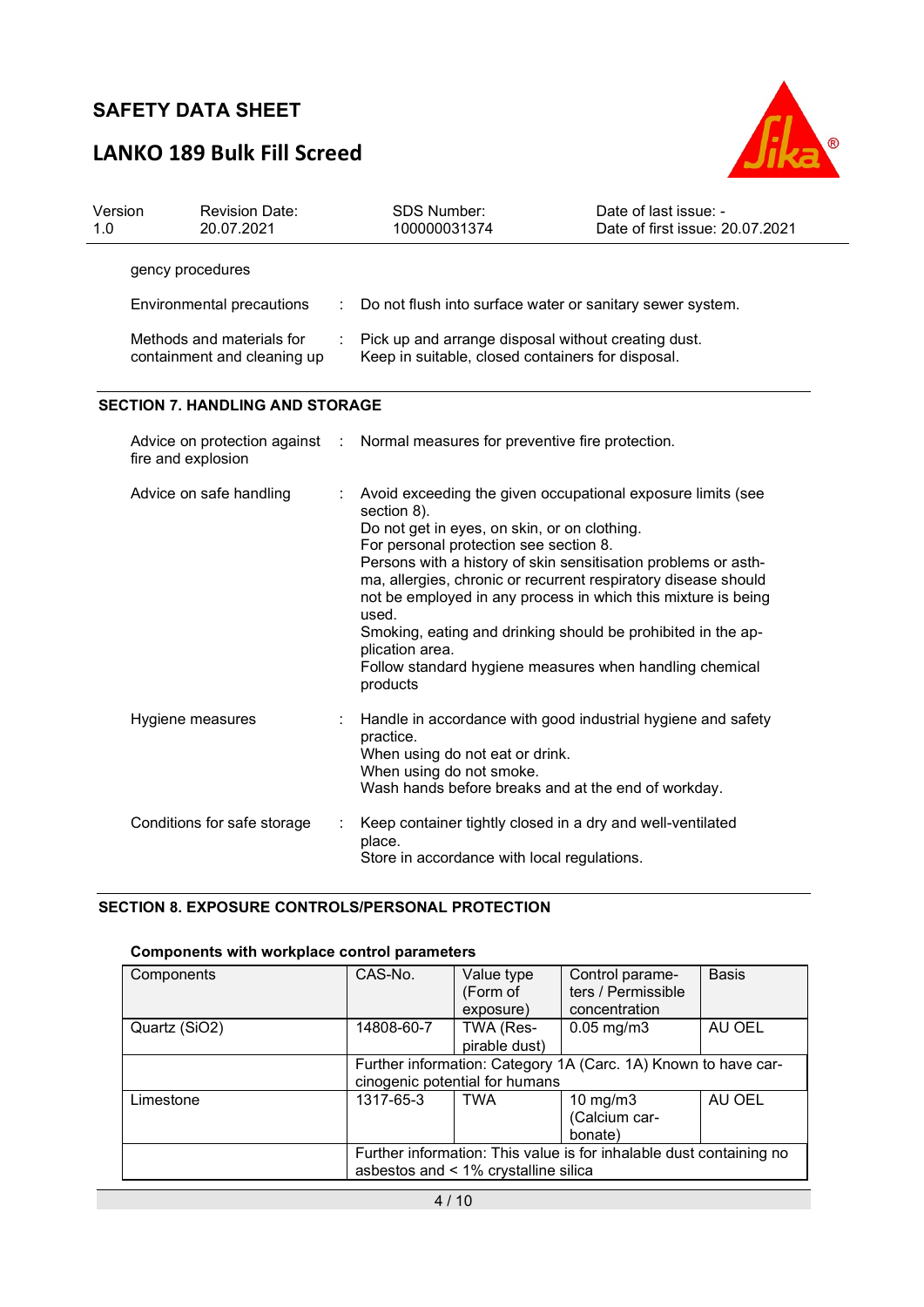

# LANKO 189 Bulk Fill Screed

| Version<br>1.0 | <b>Revision Date:</b><br>20.07.2021               | <b>SDS Number:</b><br>100000031374                                                                                                                                                                                                     |                                                              | Date of last issue: -<br>Date of first issue: 20.07.2021            |                  |  |
|----------------|---------------------------------------------------|----------------------------------------------------------------------------------------------------------------------------------------------------------------------------------------------------------------------------------------|--------------------------------------------------------------|---------------------------------------------------------------------|------------------|--|
|                | Cement, portland, chemicals<br>Quartz (SiO2) <5µm | 65997-15-1<br>14808-60-7                                                                                                                                                                                                               | <b>TWA</b><br>TWA (Res-<br>pirable dust)                     | 10 mg/m3<br>$0.05$ mg/m $3$                                         | AU OEL<br>AU OEL |  |
|                |                                                   |                                                                                                                                                                                                                                        | cinogenic potential for humans                               | Further information: Category 1A (Carc. 1A) Known to have car-      |                  |  |
|                | calcium sulfate                                   | 7778-18-9                                                                                                                                                                                                                              | <b>TWA</b>                                                   | 10 mg/m3                                                            | AU OEL           |  |
|                |                                                   |                                                                                                                                                                                                                                        | asbestos and < 1% crystalline silica                         | Further information: This value is for inhalable dust containing no |                  |  |
|                | Appropriate engineering<br>controls               | is formed.                                                                                                                                                                                                                             | Provide appropriate exhaust ventilation at places where dust |                                                                     |                  |  |
|                | Personal protective equipment                     |                                                                                                                                                                                                                                        |                                                              |                                                                     |                  |  |
|                | Respiratory protection                            | In case of inadequate ventilation wear respiratory protection.<br>Respirator selection must be based on known or anticipated<br>exposure levels, the hazards of the product and the safe<br>working limits of the selected respirator. |                                                              |                                                                     |                  |  |
|                | Hand protection                                   | Chemical-resistant, impervious gloves complying with an<br>approved standard should be worn at all times when handling<br>chemical products if a risk assessment indicates this is nec-<br>essary.<br>Follow AS/NZS 1337.1             |                                                              |                                                                     |                  |  |
| Eye protection |                                                   | Safety goggles<br>Wear suitable face shield.                                                                                                                                                                                           |                                                              |                                                                     |                  |  |
|                | Skin and body protection                          | Protective clothing (e.g. safety shoes, long-sleeved working<br>clothing, long trousers)<br><b>Follow AS 2210:3</b>                                                                                                                    |                                                              |                                                                     |                  |  |

### SECTION 9. PHYSICAL AND CHEMICAL PROPERTIES

| Appearance                                | solid             |
|-------------------------------------------|-------------------|
| Colour                                    | grey              |
| Odour                                     | No data available |
| Odour Threshold                           | No data available |
| рH                                        | No data available |
| Melting point/range / Freezing :<br>point | No data available |
| Boiling point/boiling range               | No data available |
| Flash point                               | No data available |
| Evaporation rate                          | No data available |
| Flammability (solid, gas)                 | No data available |
|                                           |                   |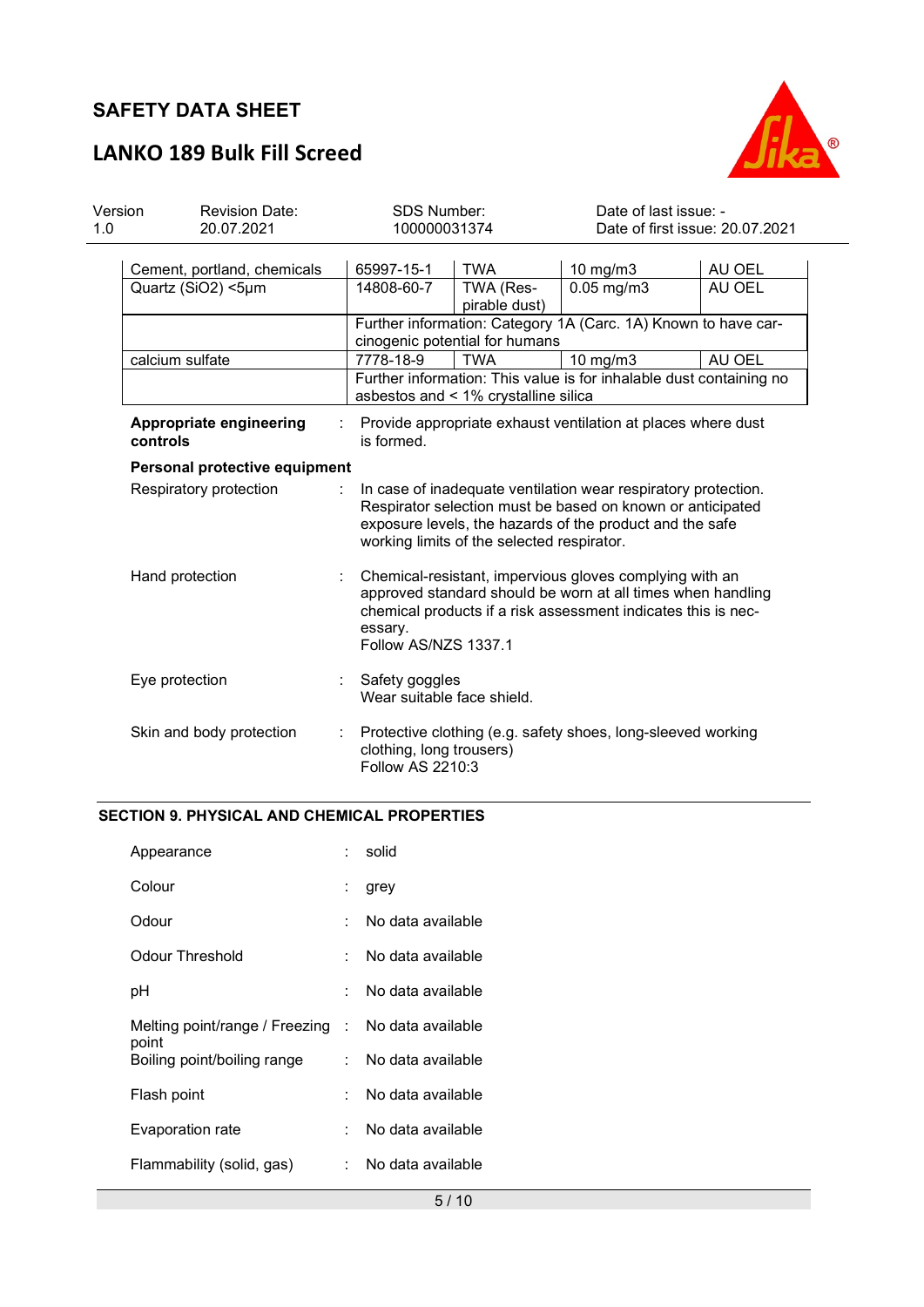# LANKO 189 Bulk Fill Screed



| Version<br>1.0 | <b>Revision Date:</b><br>20.07.2021                 |                      | SDS Number:<br>100000031374                                                                                                         | Date of last issue: -<br>Date of first issue: 20.07.2021 |
|----------------|-----------------------------------------------------|----------------------|-------------------------------------------------------------------------------------------------------------------------------------|----------------------------------------------------------|
|                | Upper explosion limit / Upper<br>flammability limit | $\ddot{\phantom{a}}$ | No data available                                                                                                                   |                                                          |
|                | Lower explosion limit / Lower<br>flammability limit | $\ddot{\phantom{a}}$ | No data available                                                                                                                   |                                                          |
|                | Vapour pressure                                     |                      | No data available                                                                                                                   |                                                          |
|                | Relative vapour density                             |                      | No data available                                                                                                                   |                                                          |
|                | Density                                             |                      | No data available                                                                                                                   |                                                          |
|                | Solubility(ies)<br>Water solubility                 |                      | No data available                                                                                                                   |                                                          |
|                | Solubility in other solvents                        | ÷                    | No data available                                                                                                                   |                                                          |
|                | Partition coefficient: n-<br>octanol/water          |                      | No data available                                                                                                                   |                                                          |
|                | Auto-ignition temperature                           |                      | No data available                                                                                                                   |                                                          |
|                | Decomposition temperature                           |                      | No data available                                                                                                                   |                                                          |
|                | Viscosity<br>Viscosity, dynamic                     |                      | No data available                                                                                                                   |                                                          |
|                | Viscosity, kinematic                                |                      | No data available                                                                                                                   |                                                          |
|                | <b>Explosive properties</b>                         |                      | No data available                                                                                                                   |                                                          |
|                | Oxidizing properties                                |                      | No data available                                                                                                                   |                                                          |
|                | Volatile organic compounds                          |                      | Directive 2010/75/EU of 24 November 2010 on industrial<br>emissions (integrated pollution prevention and control)<br>Not applicable |                                                          |

### SECTION 10. STABILITY AND REACTIVITY

| Reactivity             |    | No dangerous reaction known under conditions of normal use.            |
|------------------------|----|------------------------------------------------------------------------|
| Chemical stability     |    | : The product is chemically stable.                                    |
| tions                  |    | Possibility of hazardous reac- : No hazards to be specially mentioned. |
| Conditions to avoid    | ÷. | No data available                                                      |
| Incompatible materials |    | see section 7.                                                         |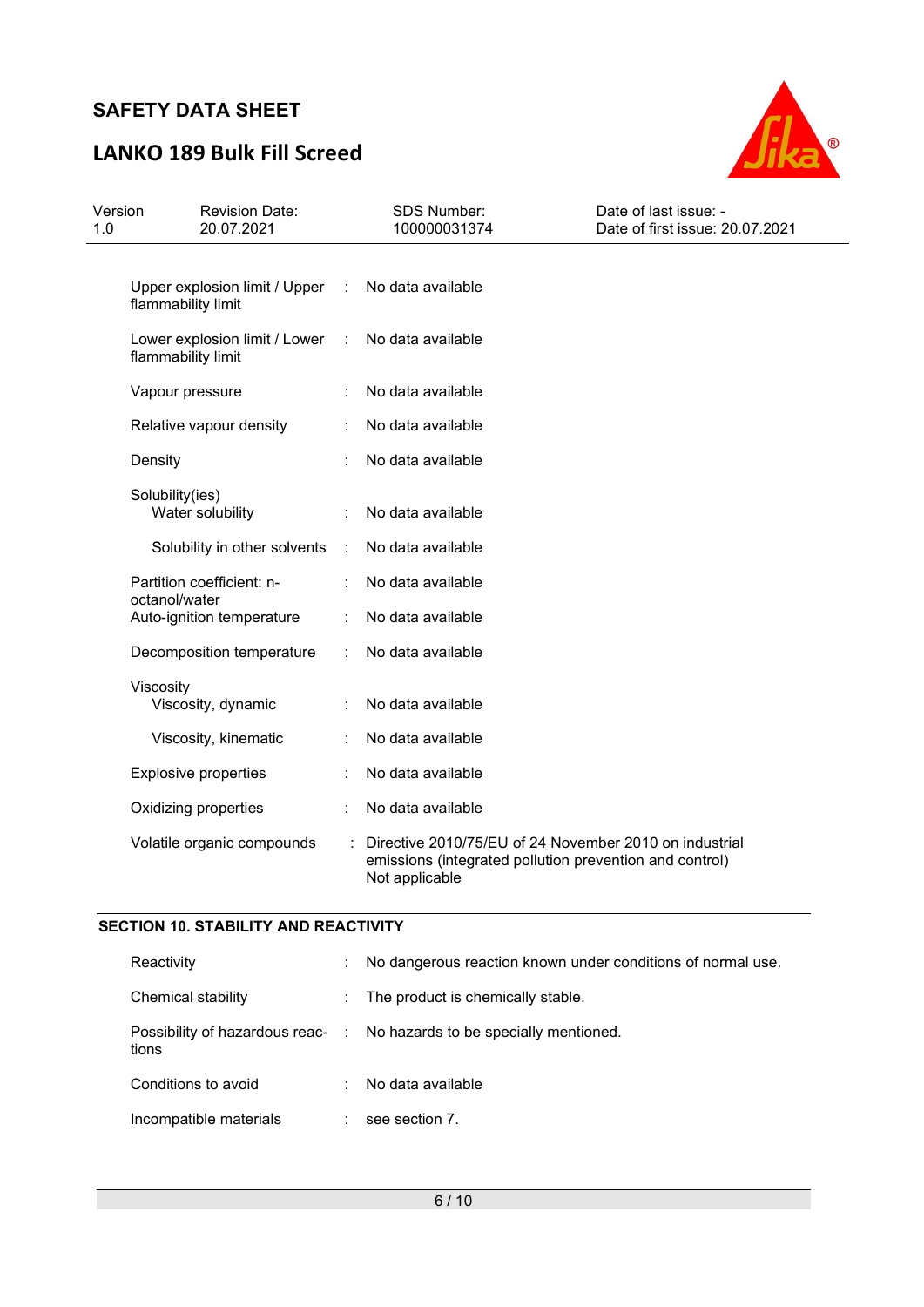# LANKO 189 Bulk Fill Screed



| Version<br>1.0 | <b>Revision Date:</b><br>20.07.2021                                                | <b>SDS Number:</b><br>100000031374                                                    | Date of last issue: -<br>Date of first issue: 20.07.2021 |
|----------------|------------------------------------------------------------------------------------|---------------------------------------------------------------------------------------|----------------------------------------------------------|
|                | <b>SECTION 11. TOXICOLOGICAL INFORMATION</b>                                       |                                                                                       |                                                          |
|                | <b>Acute toxicity</b>                                                              |                                                                                       |                                                          |
|                | Not classified based on available information.                                     |                                                                                       |                                                          |
|                | Components:                                                                        |                                                                                       |                                                          |
|                | calcium sulfate:<br>Acute oral toxicity<br>÷                                       | LD50 Oral (Rat): > 5,000 mg/kg                                                        |                                                          |
|                | <b>Skin corrosion/irritation</b>                                                   |                                                                                       |                                                          |
|                | Causes skin irritation.                                                            |                                                                                       |                                                          |
|                | Serious eye damage/eye irritation<br>Causes serious eye damage.                    |                                                                                       |                                                          |
|                | Respiratory or skin sensitisation                                                  |                                                                                       |                                                          |
|                | <b>Skin sensitisation</b>                                                          |                                                                                       |                                                          |
|                | May cause an allergic skin reaction.                                               |                                                                                       |                                                          |
|                | <b>Respiratory sensitisation</b><br>Not classified based on available information. |                                                                                       |                                                          |
|                | <b>Chronic toxicity</b>                                                            |                                                                                       |                                                          |
|                | Germ cell mutagenicity<br>Not classified based on available information.           |                                                                                       |                                                          |
|                | Carcinogenicity                                                                    |                                                                                       |                                                          |
|                | May cause cancer by inhalation.                                                    |                                                                                       |                                                          |
|                | <b>Reproductive toxicity</b><br>Not classified based on available information.     |                                                                                       |                                                          |
|                | STOT - single exposure<br>Not classified based on available information.           |                                                                                       |                                                          |
|                | <b>STOT - repeated exposure</b>                                                    | May cause damage to organs (Lungs) through prolonged or repeated exposure if inhaled. |                                                          |
|                | <b>Aspiration toxicity</b><br>Not classified based on available information.       |                                                                                       |                                                          |
|                | <b>SECTION 12. ECOLOGICAL INFORMATION</b>                                          |                                                                                       |                                                          |

No data available

Persistence and degradability No data available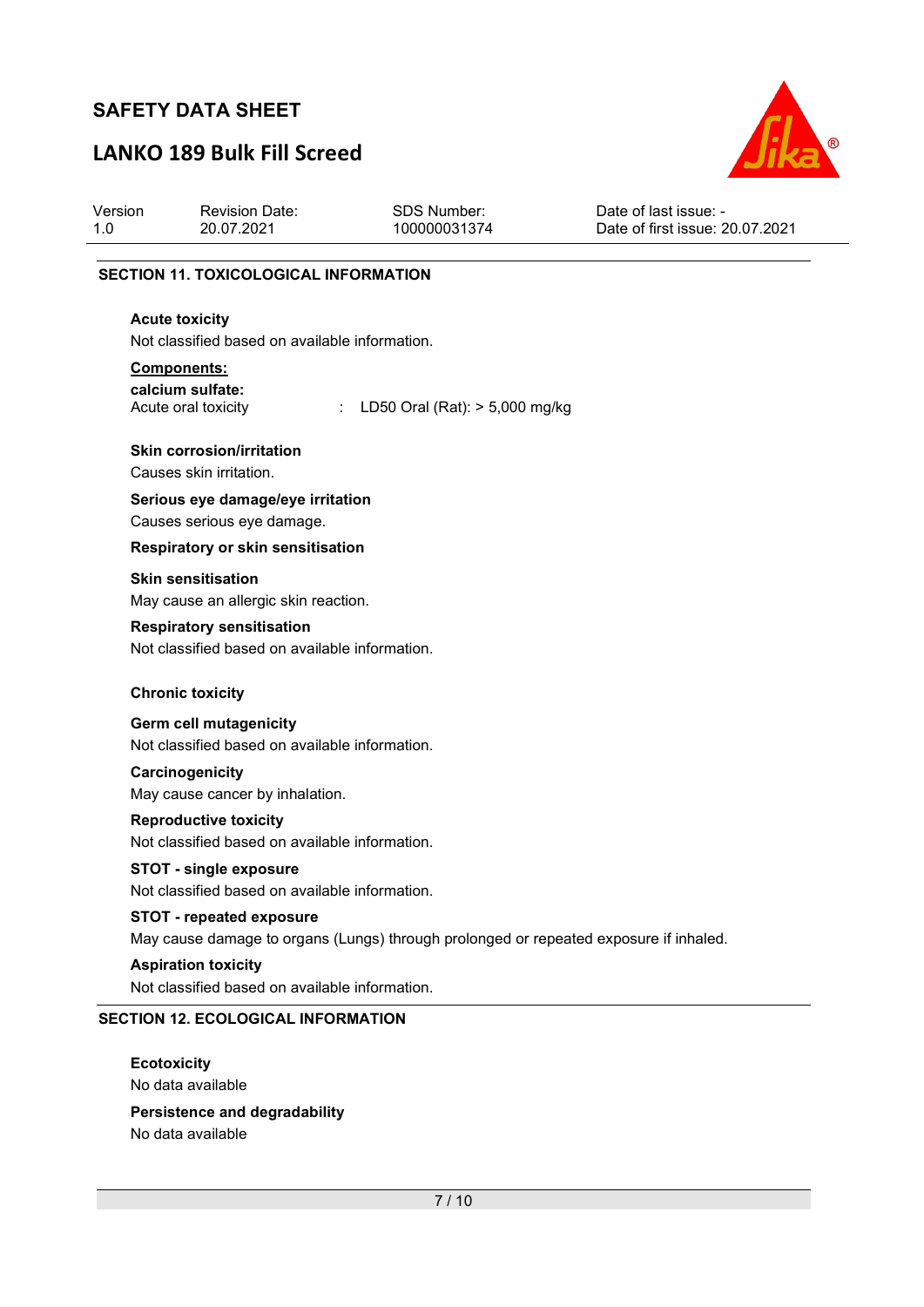# LANKO 189 Bulk Fill Screed



| Version<br>1.0            | <b>Revision Date:</b><br>20.07.2021                   | <b>SDS Number:</b><br>100000031374                                                            | Date of last issue: -<br>Date of first issue: 20.07.2021   |
|---------------------------|-------------------------------------------------------|-----------------------------------------------------------------------------------------------|------------------------------------------------------------|
|                           | <b>Bioaccumulative potential</b><br>No data available |                                                                                               |                                                            |
|                           | <b>Mobility in soil</b><br>No data available          |                                                                                               |                                                            |
|                           | Other adverse effects                                 |                                                                                               |                                                            |
| <b>Product:</b><br>mation |                                                       | Additional ecological infor- : There is no data available for this product.                   |                                                            |
|                           | <b>SECTION 13. DISPOSAL CONSIDERATIONS</b>            |                                                                                               |                                                            |
|                           | <b>Disposal methods</b>                               |                                                                                               |                                                            |
|                           | Waste from residues                                   | cal or used container.<br>Send to a licensed waste management company.                        | Do not contaminate ponds, waterways or ditches with chemi- |
|                           | Contaminated packaging                                | Empty remaining contents.<br>Dispose of as unused product.<br>Do not re-use empty containers. |                                                            |

If potential for exposure exists refer to Section 8 for specific personal protective equipment.

#### SECTION 14. TRANSPORT INFORMATION

#### International Regulations

#### UNRTDG

Not regulated as a dangerous good

#### IATA-DGR

Not regulated as a dangerous good

#### IMDG-Code

Not regulated as a dangerous good

### Transport in bulk according to Annex II of MARPOL 73/78 and the IBC Code

Not applicable for product as supplied.

#### National Regulations

ADG Not regulated as a dangerous good

### SECTION 15. REGULATORY INFORMATION

### Safety, health and environmental regulations/legislation specific for the substance or mixture

| Standard for the Uniform    | : No poison schedule number allocated |
|-----------------------------|---------------------------------------|
| Scheduling of Medicines and |                                       |
| Poisons                     |                                       |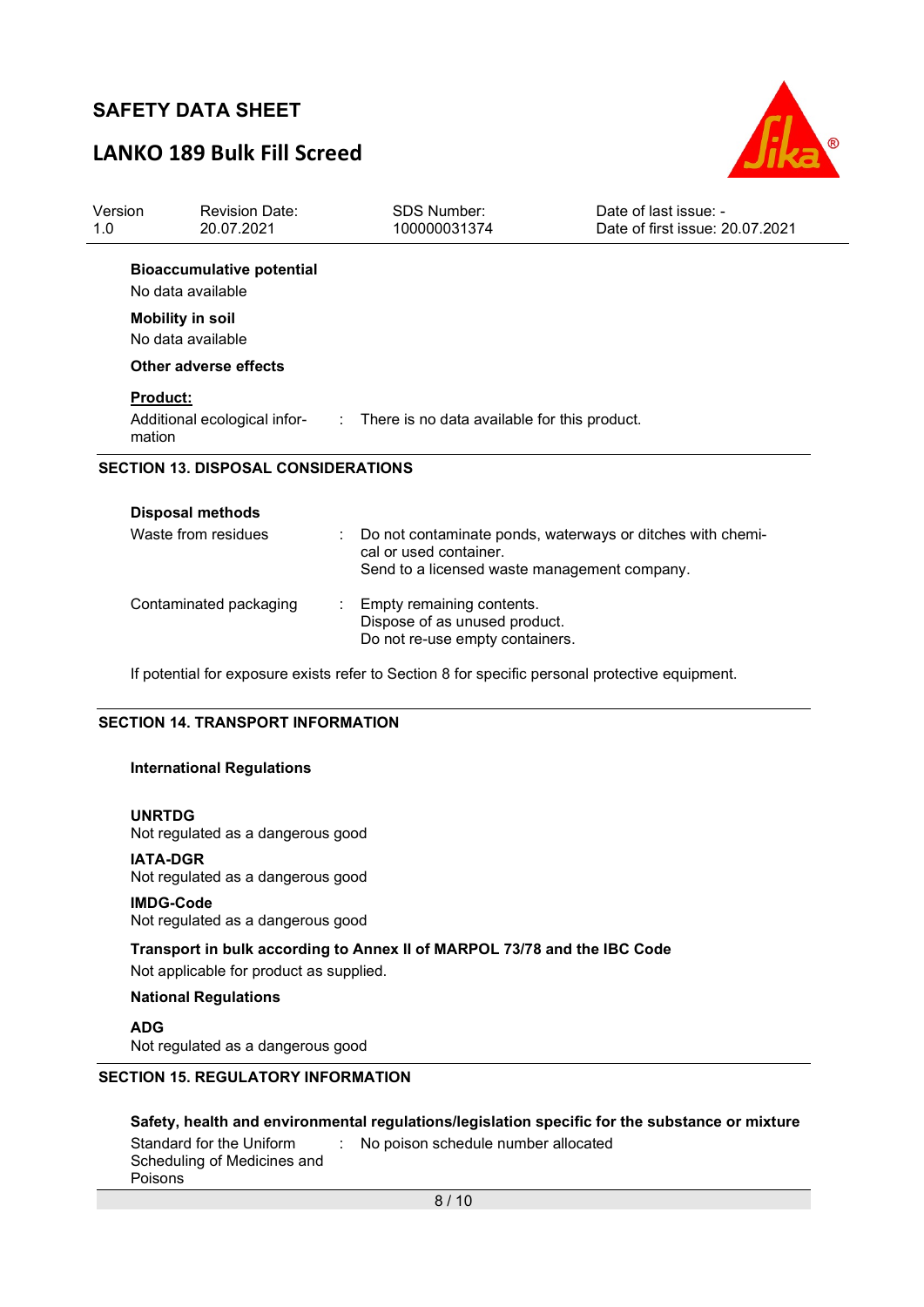# LANKO 189 Bulk Fill Screed



| Version<br>1.0 | <b>Revision Date:</b><br>20.07.2021                                                                                                         | SDS Number:<br>100000031374                                                                                                                                                                                                                                                                                                                                                             | Date of last issue: -<br>Date of first issue: 20.07.2021                                                                                                                                |  |
|----------------|---------------------------------------------------------------------------------------------------------------------------------------------|-----------------------------------------------------------------------------------------------------------------------------------------------------------------------------------------------------------------------------------------------------------------------------------------------------------------------------------------------------------------------------------------|-----------------------------------------------------------------------------------------------------------------------------------------------------------------------------------------|--|
|                | International Chemical Weapons Convention (CWC)<br>Schedules of Toxic Chemicals and Precursors<br><b>Prohibition/Licensing Requirements</b> | Not applicable<br>÷<br>Quartz (SiO2) <5µm<br>Refer to model WHS Act and Regu-<br>lations for prohibition, authorisation<br>and restricted use.                                                                                                                                                                                                                                          |                                                                                                                                                                                         |  |
|                | The components of this product are reported in the following inventories:<br><b>AIIC</b>                                                    |                                                                                                                                                                                                                                                                                                                                                                                         | : On the inventory, or in compliance with the inventory                                                                                                                                 |  |
|                | <b>SECTION 16. OTHER INFORMATION</b>                                                                                                        |                                                                                                                                                                                                                                                                                                                                                                                         |                                                                                                                                                                                         |  |
|                | <b>Revision Date</b><br>Date format                                                                                                         | 20.07.2021<br>dd.mm.yyyy                                                                                                                                                                                                                                                                                                                                                                |                                                                                                                                                                                         |  |
|                | <b>Full text of other abbreviations</b>                                                                                                     |                                                                                                                                                                                                                                                                                                                                                                                         |                                                                                                                                                                                         |  |
|                | AU OEL                                                                                                                                      |                                                                                                                                                                                                                                                                                                                                                                                         | Australia. Workplace Exposure Standards for Airborne Con-                                                                                                                               |  |
|                | AU OEL / TWA<br><b>ADG</b><br><b>ADR</b>                                                                                                    | taminants.<br>Exposure standard - time weighted average<br>Australian Dangerous Goods Code.<br>European Agreement concerning the International Carriage of<br>Dangerous Goods by Road                                                                                                                                                                                                   |                                                                                                                                                                                         |  |
|                | CAS<br><b>DNEL</b><br><b>EC50</b><br><b>GHS</b><br><b>IATA</b><br><b>IMDG</b><br>LD <sub>50</sub>                                           | <b>Chemical Abstracts Service</b><br>Derived no-effect level<br>Half maximal effective concentration<br><b>Globally Harmonized System</b><br>International Air Transport Association<br>International Maritime Code for Dangerous Goods<br>Median lethal dosis (the amount of a material, given all at<br>once, which causes the death of 50% (one half) of a group of<br>test animals) |                                                                                                                                                                                         |  |
|                | <b>LC50</b>                                                                                                                                 | Median lethal concentration (concentrations of the chemical in<br>air that kills 50% of the test animals during the observation<br>period)                                                                                                                                                                                                                                              |                                                                                                                                                                                         |  |
|                | <b>MARPOL</b>                                                                                                                               | International Convention for the Prevention of Pollution from<br>Ships, 1973 as modified by the Protocol of 1978                                                                                                                                                                                                                                                                        |                                                                                                                                                                                         |  |
|                | <b>OEL</b><br><b>PBT</b><br><b>PNEC</b><br><b>REACH</b>                                                                                     | Occupational Exposure Limit<br>Persistent, bioaccumulative and toxic<br>Predicted no effect concentration                                                                                                                                                                                                                                                                               | Regulation (EC) No 1907/2006 of the European Parliament<br>and of the Council of 18 December 2006 concerning the Reg-<br>istration, Evaluation, Authorisation and Restriction of Chemi- |  |
|                | <b>SVHC</b><br>vPvB                                                                                                                         | Substances of Very High Concern<br>Very persistent and very bioaccumulative                                                                                                                                                                                                                                                                                                             | cals (REACH), establishing a European Chemicals Agency                                                                                                                                  |  |

Safety Data Sheets are updated frequently. Please ensure that you have a current copy. SDS may be obtained from the following website: aus.sika.com